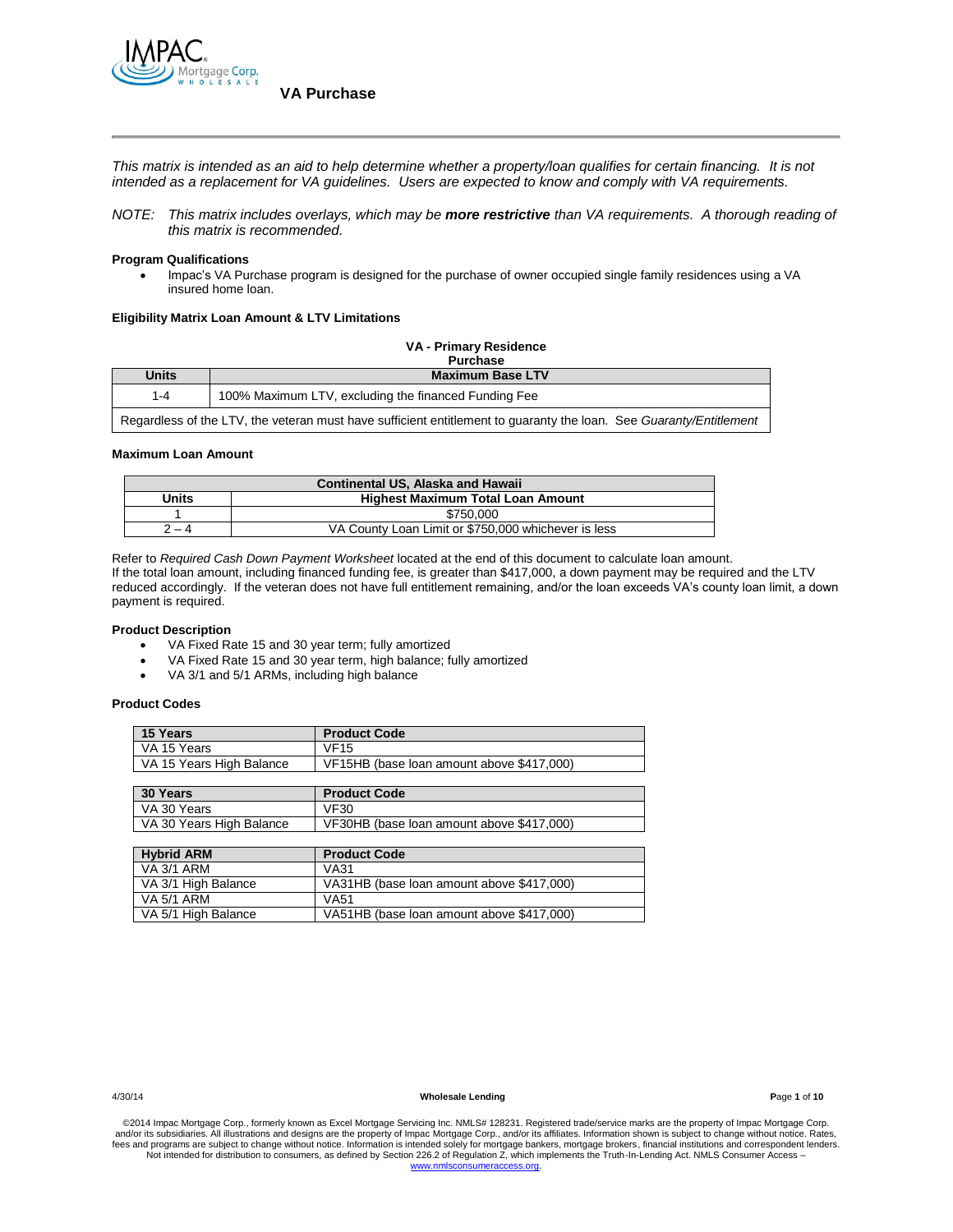

### **Eligibility Requirements**

| <b>Adjustable Rate</b>                            |                                                                                                                                                                                                          |                                                                                                                                                                                                                 |              |  |
|---------------------------------------------------|----------------------------------------------------------------------------------------------------------------------------------------------------------------------------------------------------------|-----------------------------------------------------------------------------------------------------------------------------------------------------------------------------------------------------------------|--------------|--|
| <b>Details</b>                                    | Interest rate adjustment caps                                                                                                                                                                            | $3/1$ and $5/1$ ARM = $1/1/5$                                                                                                                                                                                   |              |  |
|                                                   |                                                                                                                                                                                                          | Initial: 1% up/down; Subsequent: 1% up/down; Lifetime: 5% up                                                                                                                                                    |              |  |
|                                                   | Margin                                                                                                                                                                                                   | 2.00%                                                                                                                                                                                                           |              |  |
|                                                   | <b>Index</b>                                                                                                                                                                                             | 1-Year CMT, defined as the weekly average yield on United States (U.S.)<br>Treasury securities adjusted to a constant maturity of one year                                                                      |              |  |
|                                                   | <b>Interest rate Floor</b>                                                                                                                                                                               | The interest rate Floor is equal to the Margin                                                                                                                                                                  |              |  |
|                                                   |                                                                                                                                                                                                          | 3/1: The first Change Date is the 36 <sup>th</sup> payment due date. There is a new                                                                                                                             |              |  |
|                                                   |                                                                                                                                                                                                          | Change Date every 12 months thereafter                                                                                                                                                                          |              |  |
|                                                   | <b>Change dates</b>                                                                                                                                                                                      | 5/1: The first Change Date is the 60 <sup>th</sup> payment due date. There is a new                                                                                                                             |              |  |
|                                                   |                                                                                                                                                                                                          | Change Date every 12 months thereafter                                                                                                                                                                          |              |  |
|                                                   | <b>Conversion Option</b>                                                                                                                                                                                 | None                                                                                                                                                                                                            |              |  |
|                                                   | <b>Assumption</b>                                                                                                                                                                                        | Permitted after the first adjustment for qualified borrowers.                                                                                                                                                   |              |  |
|                                                   | <b>Temporary Buydowns</b>                                                                                                                                                                                | Temporary Buydowns may not be used with an ARM product                                                                                                                                                          |              |  |
|                                                   | <b>Qualification</b>                                                                                                                                                                                     | Borrowers qualify at the note rate                                                                                                                                                                              |              |  |
| Appraisal<br><b>Requirements</b>                  |                                                                                                                                                                                                          | LAPP Notification of Value (NOV) to be issued by Impac LAPP approved underwriter via WebLGY                                                                                                                     |              |  |
|                                                   |                                                                                                                                                                                                          | Note: Appraisers must look for and report evidence of wood destroying insect infestation, fungus growth, and dry rot.                                                                                           |              |  |
|                                                   | (Lender Manual 12.06)                                                                                                                                                                                    | This is in addition to any VA requirement for an inspection of the property by a wood destroying insect inspector                                                                                               |              |  |
| Appraiser                                         |                                                                                                                                                                                                          | VA approved/VA Fee panel appraisers selected automatically via VA Portal                                                                                                                                        |              |  |
| <b>Requirements</b>                               |                                                                                                                                                                                                          |                                                                                                                                                                                                                 |              |  |
| <b>Assets</b>                                     | Cash to Close                                                                                                                                                                                            |                                                                                                                                                                                                                 |              |  |
|                                                   | Must have sufficient liquid assets to close<br>$\bullet$                                                                                                                                                 |                                                                                                                                                                                                                 |              |  |
|                                                   |                                                                                                                                                                                                          |                                                                                                                                                                                                                 |              |  |
|                                                   | <b>Minimum Borrower Investment</b>                                                                                                                                                                       |                                                                                                                                                                                                                 |              |  |
|                                                   | No minimum borrower investment is required for total loan amounts up to \$417,000 (subject to entitlement)<br>$\bullet$                                                                                  |                                                                                                                                                                                                                 |              |  |
|                                                   | For 2-4 unit dwellings, if the total loan amount is greater than the limit for a 1 unit dwelling, a down payment<br>$\bullet$<br>may be required. Refer to Maximum Total Loan Amount and LTV Limitations |                                                                                                                                                                                                                 |              |  |
|                                                   | <b>Seller Contributions</b>                                                                                                                                                                              |                                                                                                                                                                                                                 |              |  |
|                                                   | Seller can pay 100% of discount points and borrower's non-recurring closing costs<br>$\bullet$                                                                                                           |                                                                                                                                                                                                                 |              |  |
|                                                   | $\bullet$                                                                                                                                                                                                | Seller can provide an additional amount not to exceed 4% of the estimated reasonable value to assist the                                                                                                        |              |  |
|                                                   |                                                                                                                                                                                                          | borrower's payment of prepaid expenses and funding fee                                                                                                                                                          |              |  |
|                                                   | Gifts                                                                                                                                                                                                    |                                                                                                                                                                                                                 |              |  |
|                                                   | Acceptable                                                                                                                                                                                               |                                                                                                                                                                                                                 |              |  |
|                                                   | $\bullet$                                                                                                                                                                                                | Gift of Equity is acceptable but cannot be applied as down payment purposes to reduce VA Funding Fee<br>Down Payment Assistance Programs<br>Eligible - must be approved by Impac and allowed by VA              |              |  |
|                                                   |                                                                                                                                                                                                          |                                                                                                                                                                                                                 |              |  |
|                                                   |                                                                                                                                                                                                          |                                                                                                                                                                                                                 |              |  |
|                                                   | <b>Cash Reserves</b>                                                                                                                                                                                     |                                                                                                                                                                                                                 |              |  |
|                                                   | 1 unit - no reserves required                                                                                                                                                                            |                                                                                                                                                                                                                 |              |  |
|                                                   |                                                                                                                                                                                                          | 2-4 units when rental income is not being used to qualify - no reserves required                                                                                                                                |              |  |
|                                                   |                                                                                                                                                                                                          | 2-4 units when rental income is being used to qualify - 6 months reserves required                                                                                                                              |              |  |
|                                                   | $\bullet$                                                                                                                                                                                                | Retaining current principal residence as 2nd Home - refer to Special Requirements/Restrictions                                                                                                                  |              |  |
|                                                   |                                                                                                                                                                                                          | When converting current principal residence to rental property - refer to Special                                                                                                                               |              |  |
|                                                   | Requirements/Restrictions                                                                                                                                                                                |                                                                                                                                                                                                                 |              |  |
|                                                   | $\bullet$                                                                                                                                                                                                | When the pending sale of the other real estate is scheduled after the purchase date of the current<br>principal residence; refer to Special Requirements/Restrictions when rental income from other real estate |              |  |
|                                                   |                                                                                                                                                                                                          | owned by borrower is used to qualify. $-3$ months reserves required                                                                                                                                             |              |  |
|                                                   |                                                                                                                                                                                                          |                                                                                                                                                                                                                 |              |  |
|                                                   | <b>Footnotes</b>                                                                                                                                                                                         |                                                                                                                                                                                                                 |              |  |
|                                                   | 1                                                                                                                                                                                                        | Non-liquid accounts must be discounted by 30% of vested value to be used to meet reserve requirements                                                                                                           |              |  |
| <b>Assumptions</b><br><b>Borrower Eligibility</b> | Permitted – Credit worthy borrowers only                                                                                                                                                                 | Must be a veteran who served the minimum duty with other than a dishonorable discharge                                                                                                                          |              |  |
|                                                   | $\bullet$<br>Active duty with at least 181 days of duty<br>$\bullet$                                                                                                                                     |                                                                                                                                                                                                                 |              |  |
|                                                   | Un-remarried surviving spouse of eligible veteran (COE)<br>$\bullet$                                                                                                                                     |                                                                                                                                                                                                                 |              |  |
| 4/30/14                                           |                                                                                                                                                                                                          | <b>Wholesale Lending</b>                                                                                                                                                                                        | Page 2 of 10 |  |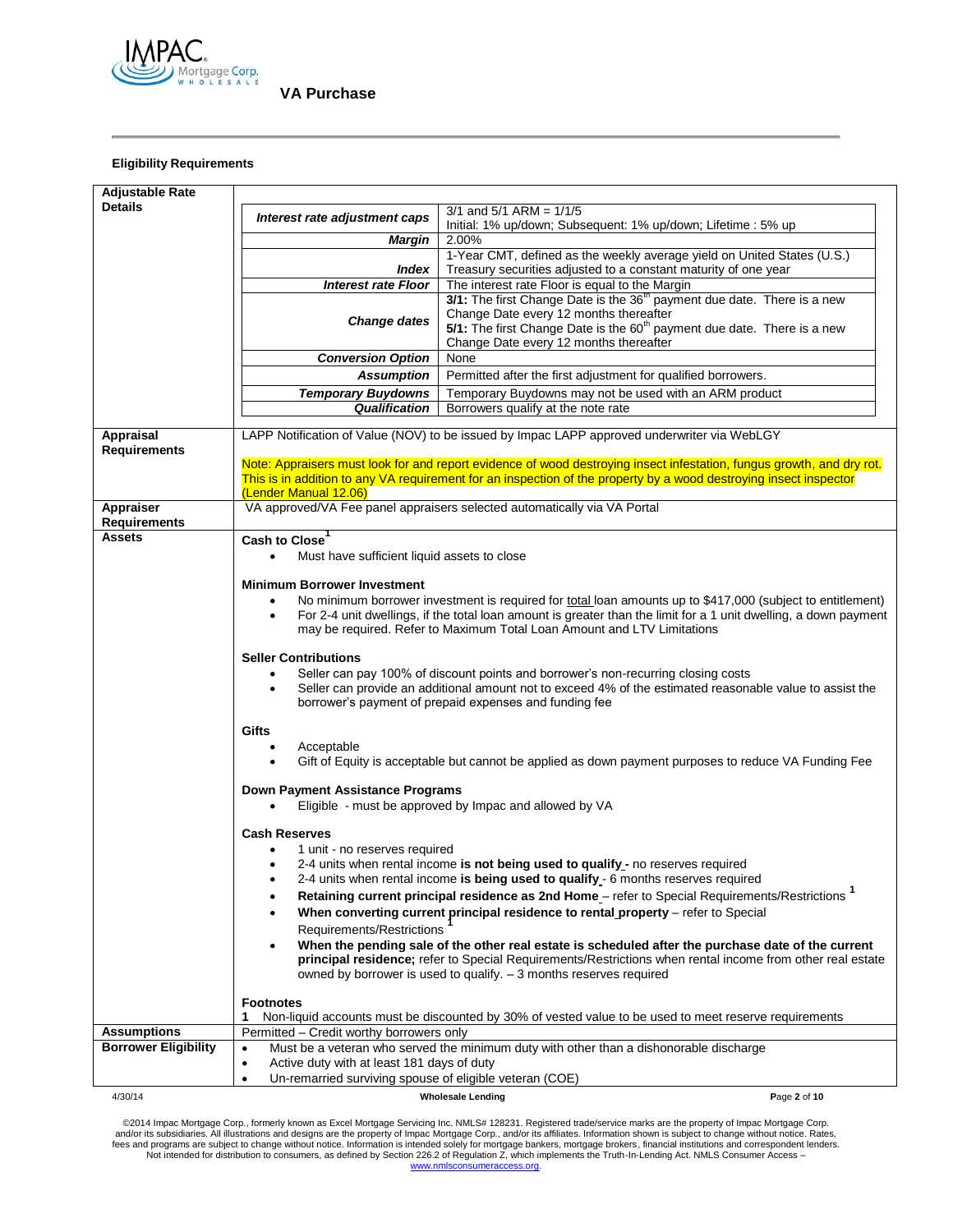

|                                   | Reservists/National Guard<br>$\bullet$                                                                                                                                                                   |  |  |  |  |
|-----------------------------------|----------------------------------------------------------------------------------------------------------------------------------------------------------------------------------------------------------|--|--|--|--|
|                                   | Certificate of Eligibility must have sufficient entitlement to meet minimum 25% guarantee<br>$\bullet$                                                                                                   |  |  |  |  |
|                                   | Joint loans involving a veteran and a non-veteran who is not the veteran's spouse (VA prior approval required.<br>$\bullet$                                                                              |  |  |  |  |
|                                   | Refer to Special Requirements/Restrictions for more details)                                                                                                                                             |  |  |  |  |
|                                   | Joint loans involving two unmarried veterans (VA prior approval required. Refer to Special<br>$\bullet$<br>Requirements/Restrictions for specifics                                                       |  |  |  |  |
|                                   | Inter Vivos Revocable Trust is allowed for owner occupied property only                                                                                                                                  |  |  |  |  |
|                                   | o Note: A Power of Attorney is not allowed for properties held in a trust                                                                                                                                |  |  |  |  |
|                                   | Ineligible                                                                                                                                                                                               |  |  |  |  |
|                                   | Non-Permanent Resident Aliens are ineligible                                                                                                                                                             |  |  |  |  |
| <b>Co-borrowers</b>               | All borrowers must occupy the subject property (exceptions may be available)                                                                                                                             |  |  |  |  |
| <b>Credit</b>                     | VA Credit Standards apply                                                                                                                                                                                |  |  |  |  |
|                                   | Housing (Mortgage/Rental) Payment History (PITIAA) is inclusive of all liens regardless of position, as well<br>as all occupancy types.                                                                  |  |  |  |  |
|                                   | AUS Approve Ioans - Credit evaluated by AUS<br>$\bullet$                                                                                                                                                 |  |  |  |  |
|                                   | AUS Refer and manually underwritten loans<br>$\bullet$                                                                                                                                                   |  |  |  |  |
|                                   | For purchase transactions: 12 month housing payment (mortgage/rental) history via a credit<br>$\bullet$                                                                                                  |  |  |  |  |
|                                   | report, cancelled checks or VOM to reflect no more than 0 x 30 in the previous 12 months.<br>Non-traditional credit is ineligible<br>٠                                                                   |  |  |  |  |
|                                   |                                                                                                                                                                                                          |  |  |  |  |
|                                   | <b>Minimum Fico Score Requirements</b>                                                                                                                                                                   |  |  |  |  |
|                                   | 620, AUS or manual underwriting due to Refer/downgrade<br>$\bullet$                                                                                                                                      |  |  |  |  |
|                                   | Non-traditional credit ineligible                                                                                                                                                                        |  |  |  |  |
| <b>Escrow Holdback</b>            | Ineligible                                                                                                                                                                                               |  |  |  |  |
| <b>Escrow Waivers</b>             | Ineligible                                                                                                                                                                                               |  |  |  |  |
| <b>Financing Types</b>            | Purchase Mortgages only                                                                                                                                                                                  |  |  |  |  |
|                                   |                                                                                                                                                                                                          |  |  |  |  |
|                                   | Refinance Transactions refer to Impac's VA Standard Refinance or Impac's VA Streamline Refinance guidelines                                                                                              |  |  |  |  |
|                                   | Construction to Permanent mortgages are ineligible                                                                                                                                                       |  |  |  |  |
| Geographic                        | Eligible states are as follows:<br>Wholesale: AK, AL, AR, AZ, CA, CO, CT, DC, FL, GA, IA, ID, IL, IN, KS, KY, LA, MD, MI, MN, MS, MT,<br>$\bullet$                                                       |  |  |  |  |
| Locations/<br><b>Restrictions</b> | NC, ND, NE, NV, OK, OR, SC, SD, TN, TX, UT, VA, WA, WI, WV                                                                                                                                               |  |  |  |  |
|                                   | Additional restrictions as follows:                                                                                                                                                                      |  |  |  |  |
|                                   | Texas Cash-out 50(a)(6) is ineligible<br>State specific regulatory requirements supersede all underwriting guidelines set forth by Impac.                                                                |  |  |  |  |
|                                   |                                                                                                                                                                                                          |  |  |  |  |
| Guaranty/<br><b>Entitlement</b>   | Regardless of the LTV, the veteran must have sufficient entitlement to guaranty the loan.<br>Link to county loan limits for VA guaranty: http://www.benefits.va.gov/homeloans/purchaseco_loan_limits.asp |  |  |  |  |
|                                   | Financing above the VA county loan limits is permissible but will require the borrower to make a down payment or to                                                                                      |  |  |  |  |
|                                   | have equity, which when added to the amount of their available VA guaranty, equals at least 25% of the gross loan<br>amount, including the funding fee.                                                  |  |  |  |  |
|                                   | VA loans with partial entitlement are allowed per VA guidelines. Must meet VA guaranty and GNMA guaranty<br>requirements. See worksheet for calculation of loan amounts.                                 |  |  |  |  |
| <b>High-Cost Mortgage</b>         | Impac does not originate or purchase high-cost mortgage loans (12 CFR 1026.32)                                                                                                                           |  |  |  |  |
| Loans                             |                                                                                                                                                                                                          |  |  |  |  |
| <b>Internet Links</b>             | The Appraisal System. Order Case Numbers, Appraisals and obtain Automated Certificates of Eligibility at                                                                                                 |  |  |  |  |
|                                   | VA Portal https://vip.vba.va.gov/portal/VBAH/Home                                                                                                                                                        |  |  |  |  |
|                                   | VA Lenders Handbook http://www.benefits.va.gov/warms/pam26_7.asp                                                                                                                                         |  |  |  |  |
|                                   | VA Lender Resources http://benefits.va.gov/homeloans/lenders.asp<br>VA Regional Loan Centers http://www.homeloans.va.gov/rlcweb.htm                                                                      |  |  |  |  |
|                                   | VA Forms http://www.va.gov/vaforms/                                                                                                                                                                      |  |  |  |  |
| <b>Limitations on Other</b>       | None                                                                                                                                                                                                     |  |  |  |  |
| <b>Real Estate Owned</b>          | Refer to Special Requirements/Restrictions regarding converting current principal residence to rental property or                                                                                        |  |  |  |  |
|                                   | second home                                                                                                                                                                                              |  |  |  |  |
| Loan Amount                       | No minimum loan amount                                                                                                                                                                                   |  |  |  |  |
| Loan Limits                       | VA link to loan current loan limits: http://www.benefits.va.gov/homeloans/loan_limits.asp                                                                                                                |  |  |  |  |
|                                   | Note: While VA does not have a maximum loan amount, the "VA County Limits" must be used to calculate VA's                                                                                                |  |  |  |  |
| 4/30/14                           | <b>Wholesale Lending</b><br>Page 3 of 10                                                                                                                                                                 |  |  |  |  |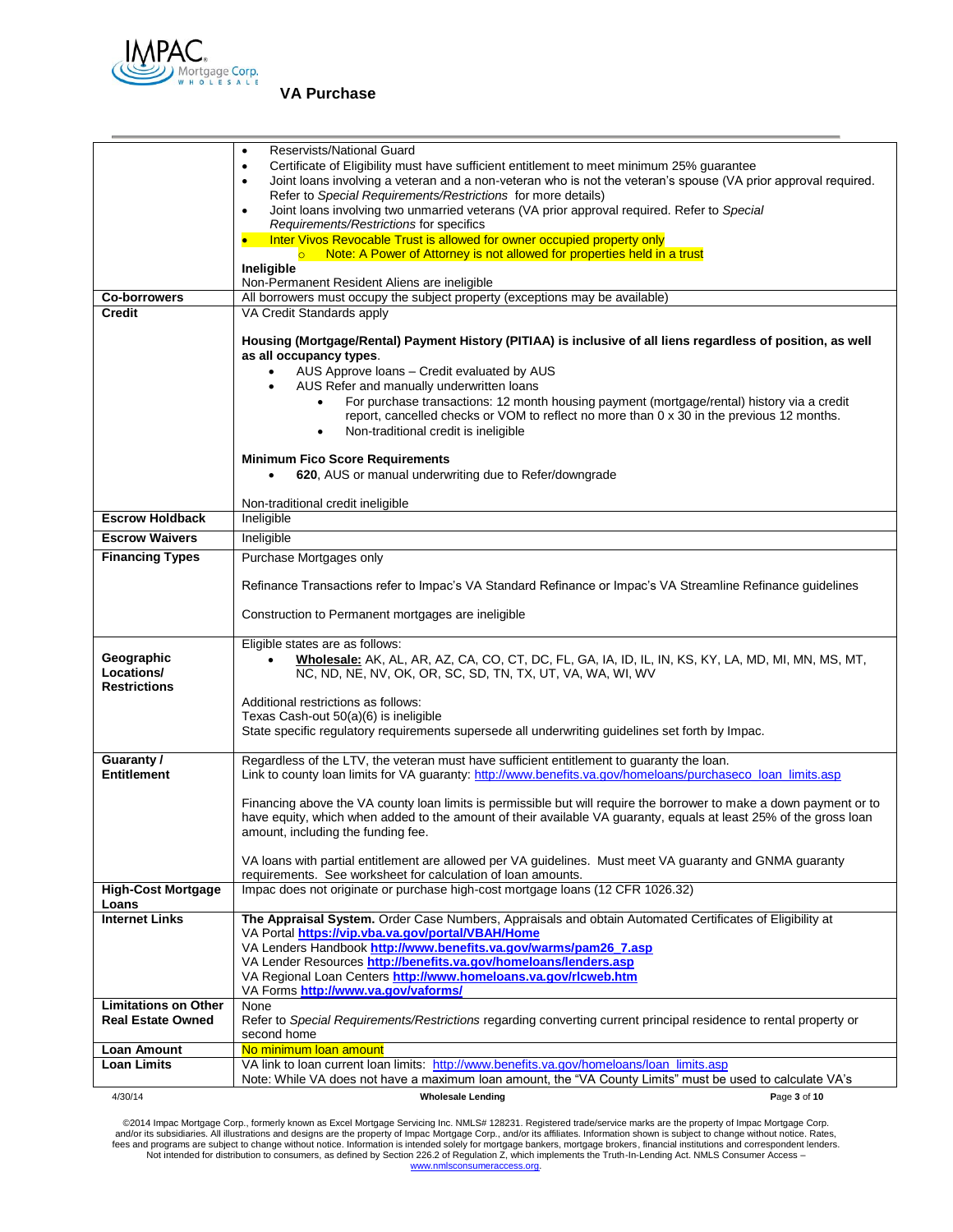

|                                                                 | maximum guaranty amount for a particular county.                                                                                                                                                                                                                                                                                                                                                                                                                                                                                                                                                                                                                                                                                                                                                                                                                                                                                                          |              |  |  |
|-----------------------------------------------------------------|-----------------------------------------------------------------------------------------------------------------------------------------------------------------------------------------------------------------------------------------------------------------------------------------------------------------------------------------------------------------------------------------------------------------------------------------------------------------------------------------------------------------------------------------------------------------------------------------------------------------------------------------------------------------------------------------------------------------------------------------------------------------------------------------------------------------------------------------------------------------------------------------------------------------------------------------------------------|--------------|--|--|
| Mortgage Insurance                                              | Refer to VA Funding Fee located at the end of this document                                                                                                                                                                                                                                                                                                                                                                                                                                                                                                                                                                                                                                                                                                                                                                                                                                                                                               |              |  |  |
| Occupancy                                                       | <b>Primary Residence</b>                                                                                                                                                                                                                                                                                                                                                                                                                                                                                                                                                                                                                                                                                                                                                                                                                                                                                                                                  |              |  |  |
|                                                                 | In cases where a Veteran is unable to occupy the property because of his/her active duty status as a member of the<br>Armed Forces, certification of occupancy by the Veteran's spouse is sufficient.<br>Under P.L. 112-154, the occupancy requirement is also considered met if a dependent child occupies, or will occupy,<br>the property as a home and the Veteran's attorney-in-fact or the dependent child's legal guardian makes the<br>occupancy certification. The new VA Form 26-1820 accommodates this change (see Circular 26-12-9)                                                                                                                                                                                                                                                                                                                                                                                                           |              |  |  |
| <b>Prepayment Penalty</b>                                       | None                                                                                                                                                                                                                                                                                                                                                                                                                                                                                                                                                                                                                                                                                                                                                                                                                                                                                                                                                      |              |  |  |
| <b>Property Types</b>                                           | <b>Eligible Properties</b>                                                                                                                                                                                                                                                                                                                                                                                                                                                                                                                                                                                                                                                                                                                                                                                                                                                                                                                                |              |  |  |
|                                                                 | $1 - 4$ units<br>$\bullet$<br>Refer to Special Requirements/Restrictions for restrictions regarding 2 - 4 unit properties<br>Condos - VA approved<br>٠<br><b>PUDs</b><br>$\bullet$<br>Modular housing<br>$\bullet$<br>Manufactured Housing acceptable to VA that is classified as real estate and subject to the following<br>$\bullet$<br>restrictions:<br>Primary Residence Only<br>$\circ$<br>Multi-width property only - no single wide<br>$\circ$<br>No High Balance Loans<br>$\circ$<br>Fixed Rate only, no ARMs<br>$\circ$<br>No Manufactured Homes in Condo Projects<br>$\circ$<br>MFH may not have been re-sited<br>$\circ$<br>No MFH on leased land<br>$\circ$                                                                                                                                                                                                                                                                                  |              |  |  |
|                                                                 | Built after June 15, 1976 as evidenced by HUD labels<br>$\circ$<br>Permanently affixed to a foundation (see VA Lender Manual 12.10)<br>$\circ$<br>Ineligible Properties<br>Condo Hotels<br>$\bullet$                                                                                                                                                                                                                                                                                                                                                                                                                                                                                                                                                                                                                                                                                                                                                      |              |  |  |
|                                                                 | Co-ops<br>$\bullet$<br>Leasehold properties                                                                                                                                                                                                                                                                                                                                                                                                                                                                                                                                                                                                                                                                                                                                                                                                                                                                                                               |              |  |  |
|                                                                 |                                                                                                                                                                                                                                                                                                                                                                                                                                                                                                                                                                                                                                                                                                                                                                                                                                                                                                                                                           |              |  |  |
| <b>Qualifying Rate and</b><br><b>Ratios</b><br><b>Secondary</b> | <b>Qualifying Ratios</b><br>Qualify at note rate for all fixed and hybrid ARMs (e.g., 3/1, 5/1)<br>AUS Approve loans - Ratios evaluated by AUS<br>AUS Refer loans - 41%<br>The DTI ratio of 41% may be exceeded provided this ratio does not exceed 50%<br>DTI Ratios >41% <= 50% require residual income exceeding 120% in addition to significant documented<br>compensating factors such as:<br>Excellent credit history<br>$\bullet$<br>Conservative use of consumer credit<br>$\bullet$<br>Minimal consumer debt<br>Long-term employment<br>Significant liquid assets<br>Sizable down payment<br>$\bullet$<br>The existence of equity in refinancing loans<br>Little or no increase in shelter expense<br>Military benefits<br>Satisfactory homeownership experience<br>Tax credits for child care<br>Tax benefits of home ownership<br>Permitted. However, secondary financing cannot be used to offset required down payment, pay closing costs or |              |  |  |
| <b>Financing</b>                                                | cover any portion of the purchase price that exceeds the reasonable value                                                                                                                                                                                                                                                                                                                                                                                                                                                                                                                                                                                                                                                                                                                                                                                                                                                                                 |              |  |  |
|                                                                 | No cash back to the veteran from the VA first mortgage or second mortgage is permitted<br>The second lien should not restrict the veteran's ability to sell the property (i.e. assumability feature)<br>For new subordinate financing (purchases only), the total CLTV should never exceed 100% of the lesser of the sales<br>price or appraised value.<br>Secondary financing must meet requirements in VA Lender Handbook, Secondary Borrowing, Chapter 9, Section 4.<br>Down Payment Assistance Programs<br>Eligible - must be approved by Impac and allowed by VA                                                                                                                                                                                                                                                                                                                                                                                     |              |  |  |
| 4/30/14                                                         | <b>Wholesale Lending</b>                                                                                                                                                                                                                                                                                                                                                                                                                                                                                                                                                                                                                                                                                                                                                                                                                                                                                                                                  | Page 4 of 10 |  |  |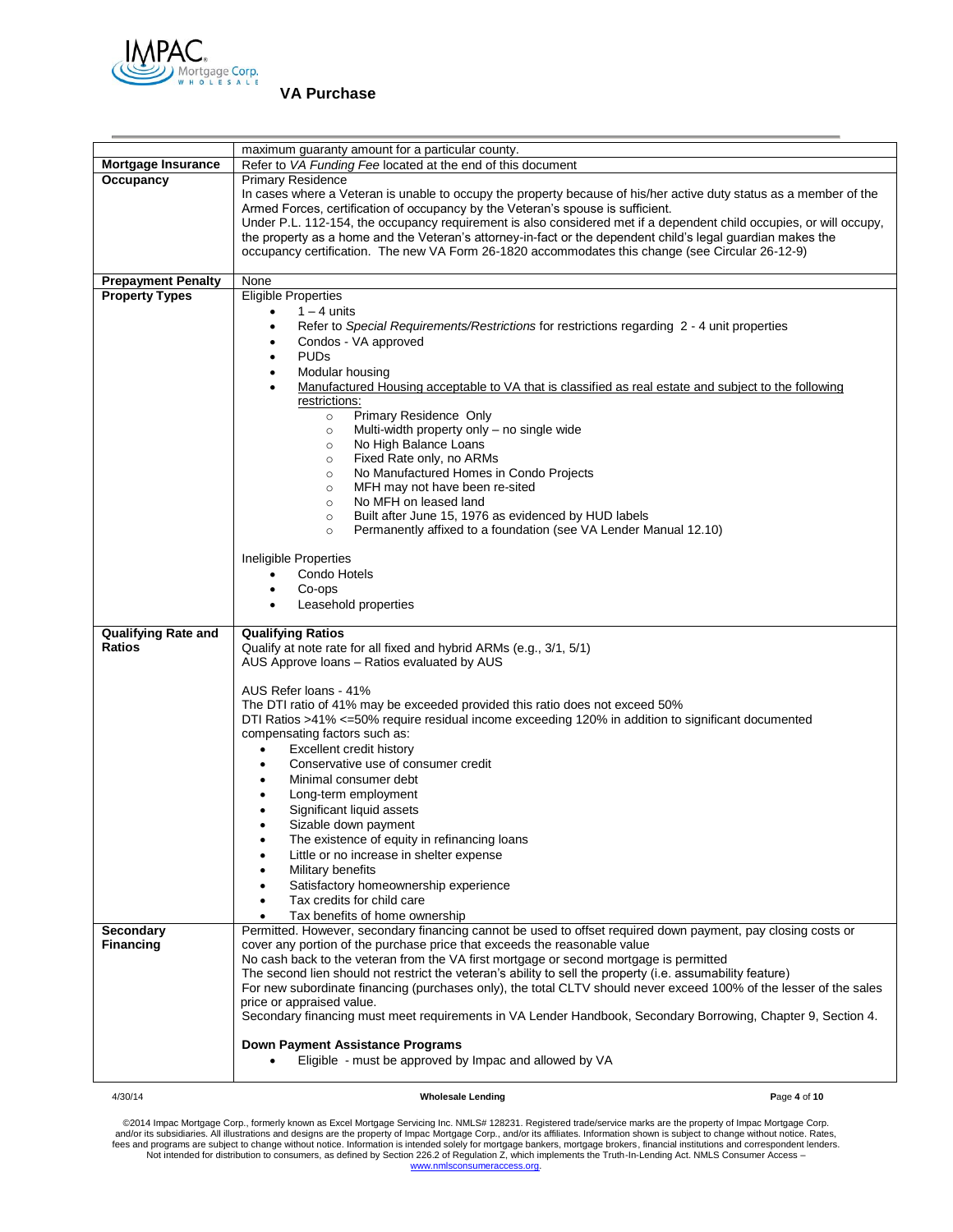

| <b>Special</b>      | NOTE: The Energy Efficient Mortgage Program is not available.                                                                                                                                                                             |              |  |  |  |
|---------------------|-------------------------------------------------------------------------------------------------------------------------------------------------------------------------------------------------------------------------------------------|--------------|--|--|--|
| Requirements/       |                                                                                                                                                                                                                                           |              |  |  |  |
| <b>Restrictions</b> | Form 4506-T must be processed prior to underwriting.<br>A new IRS Form 4506 T is required to be signed with the closing package as well as at application even<br>$\bullet$                                                               |              |  |  |  |
|                     | when the form has been processed.                                                                                                                                                                                                         |              |  |  |  |
|                     | <b>CAIVR System</b>                                                                                                                                                                                                                       |              |  |  |  |
|                     | Access the FHA Connection to check CAIVRS for all borrowers on the transaction: Borrowers, co-borrowers and co-                                                                                                                           |              |  |  |  |
|                     | signors if applicable                                                                                                                                                                                                                     |              |  |  |  |
|                     | 2 - 4 Unit Properties                                                                                                                                                                                                                     |              |  |  |  |
|                     | Prospective rental income may only be included in effective income if both of the following are met                                                                                                                                       |              |  |  |  |
|                     | Evidence indicates the borrower has a reasonable likelihood of success as a landlord                                                                                                                                                      |              |  |  |  |
|                     | Documentation to support the borrower's prior experience managing rental units or other<br>background involving both property maintenance and rental must be provided                                                                     |              |  |  |  |
|                     | It can be verified that borrower has cash reserves totaling minimum 6 months PITIA<br>٠                                                                                                                                                   |              |  |  |  |
|                     | The amount of rental income to include in effective income is based on 75% of either                                                                                                                                                      |              |  |  |  |
|                     | Verified prior rent collected on the units of existing properties OR<br>$\bullet$                                                                                                                                                         |              |  |  |  |
|                     | The appraiser's opinion of the subject property's fair monthly rental for new construction<br>٠                                                                                                                                           |              |  |  |  |
|                     | <b>Converting Current Principal Residence to Rental Property</b>                                                                                                                                                                          |              |  |  |  |
|                     | Obtain a copy of the rental agreement on the property, if any<br>$\bullet$<br>Use the prospective rental income only to offset the mortgage payment on the rental property and only if<br>$\bullet$                                       |              |  |  |  |
|                     | there is no indication that the property will be difficult to rent. (Document market conditions in the loan file)                                                                                                                         |              |  |  |  |
|                     | This rental income may not be included in effective income.                                                                                                                                                                               |              |  |  |  |
|                     | Obtain a working knowledge of the local rental market. If there is no lease on the property, but the local<br>$\bullet$<br>rental market is very strong, the lender may still consider the prospective rental income for offset purposes. |              |  |  |  |
|                     | (Document market conditions in the loan file)                                                                                                                                                                                             |              |  |  |  |
|                     |                                                                                                                                                                                                                                           |              |  |  |  |
|                     | <b>Pending Sale of Real Estate</b><br>Qualify veteran with both PITIA for Pending Sale and PITIA for new property                                                                                                                         |              |  |  |  |
|                     | Omit PITIA of Pending Sale from qualifying DTI, if financing contingencies to purchase home have been<br>$\bullet$                                                                                                                        |              |  |  |  |
|                     | cleared and documented and cash reserves described below are met.                                                                                                                                                                         |              |  |  |  |
|                     | When pending sale of other real estate is scheduled after the purchase date of current principal residence. -<br>6 months reserves required for both properties OR 2 months reserves required if 30% equity in existing                   |              |  |  |  |
|                     | residence is documented                                                                                                                                                                                                                   |              |  |  |  |
|                     |                                                                                                                                                                                                                                           |              |  |  |  |
|                     | <b>Joint Loans</b><br>Joint loans must be underwritten by Impac and then forwarded to the VA for final approval before closing                                                                                                            |              |  |  |  |
|                     | A joint loan is a loan made to:                                                                                                                                                                                                           |              |  |  |  |
|                     | The veteran and one or more non-veterans (not spouse)<br>$\circ$                                                                                                                                                                          |              |  |  |  |
|                     | The veteran and one or more veterans (not spouse) who will not be using their entitlement<br>$\circ$<br>The veteran and one or more veterans (not spouse) <b>ALL</b> of whom will use their entitlement.<br>$\circ$                       |              |  |  |  |
|                     | Example: Two unmarried veterans                                                                                                                                                                                                           |              |  |  |  |
|                     | The veteran and the veteran's spouse who is also a veteran and both entitlements to be used<br>$\circ$                                                                                                                                    |              |  |  |  |
|                     | A loan involving a veteran and his/her spouse <b>will not</b> be treated as a joint loan if the                                                                                                                                           |              |  |  |  |
|                     | spouse is not a veteran or is a veteran who will not be using his/her entitlement on<br>the loan                                                                                                                                          |              |  |  |  |
|                     |                                                                                                                                                                                                                                           |              |  |  |  |
|                     | Spousal Income Qualification in Jurisdictions that Recognize Same-Sex Marriage (Circular 26-13-18)<br>VA will now review applications for the home loan guaranty benefit submitted by married same-sex couples. On a                      |              |  |  |  |
|                     | case-by-case basis, VA will determine whether same-sex married couples can use both spouses' incomes to qualify                                                                                                                           |              |  |  |  |
|                     | for a loan.                                                                                                                                                                                                                               |              |  |  |  |
|                     | Lenders receiving loan applications from same-sex married couples should forward the following information to the                                                                                                                         |              |  |  |  |
|                     | appropriate VA Regional Loan Center for further review:<br>Date and State of marriage;<br>1.                                                                                                                                              |              |  |  |  |
|                     | 2.<br>State of residence at time of marriage;                                                                                                                                                                                             |              |  |  |  |
|                     | 3. State where subject property is located;                                                                                                                                                                                               |              |  |  |  |
|                     | 4. Current State of residence; and<br>5. Estimated date of loan closing.                                                                                                                                                                  |              |  |  |  |
|                     | VA staff will then notify the lender if both spouses' incomes may be applied. If so, lenders should process the loan in                                                                                                                   |              |  |  |  |
|                     | WebLGY as "Sole Ownership," as they would with loans made to opposite-sex married couples.                                                                                                                                                |              |  |  |  |
|                     | Maintenance and utility costs for all regions:                                                                                                                                                                                            |              |  |  |  |
| 4/30/14             | <b>Wholesale Lending</b>                                                                                                                                                                                                                  | Page 5 of 10 |  |  |  |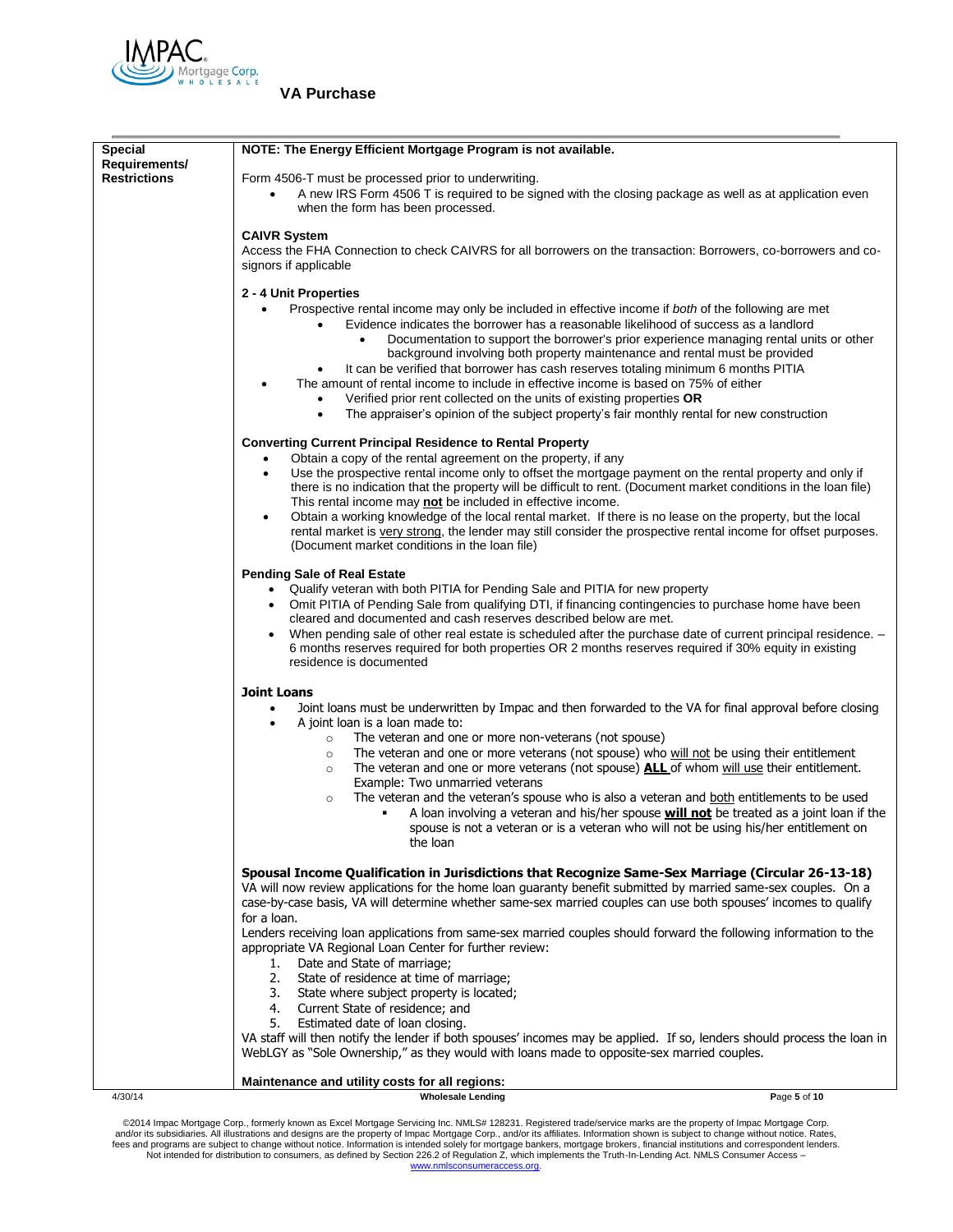

| 14 cents per square foot<br>Example: 1500 square foot home $X .14 = $210.00 /$ mo<br>Geographic Regions for VA Residual Income Guidelines                                                                                                                                                                                                                                                                                                                                                                                                                                                                                                                                                                                                                                                      |                                                                                                                                                                                                                                                     |                                                                                                                                              |                                                                                                                             |                                                                                                                                                                                                                                                                                                                                                                                                                                                                                                                                                                                    |
|------------------------------------------------------------------------------------------------------------------------------------------------------------------------------------------------------------------------------------------------------------------------------------------------------------------------------------------------------------------------------------------------------------------------------------------------------------------------------------------------------------------------------------------------------------------------------------------------------------------------------------------------------------------------------------------------------------------------------------------------------------------------------------------------|-----------------------------------------------------------------------------------------------------------------------------------------------------------------------------------------------------------------------------------------------------|----------------------------------------------------------------------------------------------------------------------------------------------|-----------------------------------------------------------------------------------------------------------------------------|------------------------------------------------------------------------------------------------------------------------------------------------------------------------------------------------------------------------------------------------------------------------------------------------------------------------------------------------------------------------------------------------------------------------------------------------------------------------------------------------------------------------------------------------------------------------------------|
| <b>Midwest</b>                                                                                                                                                                                                                                                                                                                                                                                                                                                                                                                                                                                                                                                                                                                                                                                 | South                                                                                                                                                                                                                                               | West                                                                                                                                         | <b>Northeast</b>                                                                                                            |                                                                                                                                                                                                                                                                                                                                                                                                                                                                                                                                                                                    |
| <b>Illinois</b><br>Indiana<br>lowa<br>Kansas<br>Michigan<br>Minnesota<br>Missouri<br>Nebraska<br>North Dakota<br>Ohio<br>South Dakota<br>Wisconsin                                                                                                                                                                                                                                                                                                                                                                                                                                                                                                                                                                                                                                             | Alabama<br>Arkansas<br>Delaware<br>District of Columbia<br>Florida<br>Georgia<br>Kentucky<br>Louisiana<br>Maryland<br>Mississippi<br>North Carolina<br>Oklahoma<br>Puerto Rico<br>South Carolina<br>Tennessee<br>Texas<br>Virginia<br>West Virginia | Alaska<br>Arizona<br>California<br>Colorado<br>Hawaii<br>Idaho<br>Montana<br>Nevada<br>New Mexico<br>Oregon<br>Utah<br>Washington<br>Wyoming | Connecticut<br>Maine<br>Massachusetts<br>New Hampshire<br>New Jersey<br>New York<br>Pennsylvania<br>Rhode Island<br>Vermont |                                                                                                                                                                                                                                                                                                                                                                                                                                                                                                                                                                                    |
| Arizona<br>California<br>$\bullet$<br>Idaho<br>٠<br>Louisiana<br>Nevada<br>New Mexico<br>Texas<br>Washington<br>Wisconsin<br>$\bullet$                                                                                                                                                                                                                                                                                                                                                                                                                                                                                                                                                                                                                                                         | Non-Purchasing Spouse in a Community Property State<br>Community Property States are as follows.                                                                                                                                                    |                                                                                                                                              |                                                                                                                             |                                                                                                                                                                                                                                                                                                                                                                                                                                                                                                                                                                                    |
| the following requirements apply<br>report, the loan must be rejected                                                                                                                                                                                                                                                                                                                                                                                                                                                                                                                                                                                                                                                                                                                          |                                                                                                                                                                                                                                                     |                                                                                                                                              |                                                                                                                             | If property is located in a community property state, or the borrower resides in a community property state,<br>A credit report for the non-purchasing spouse is required to determine any joint or individual debts. The spouse's<br>authorization to pull a credit report must be obtained. If the spouse refuses to provide authorization for the credit<br>Even if the non-purchasing spouse does not have a social security number, the credit reporting company<br>should verify that the non-purchasing spouse has no credit history and no public records recorded against |
| him/her.<br>Credit Company should be given non-purchasing spouse information: Name(s), address, birth date and<br>any other significant information requested in order to do the records check.<br>The debts of the non-purchasing spouse must be considered in the qualifying ratios.<br>The greater of the monthly payment amount or 5% of the outstanding balance if minimum payment is not reflected on<br>credit report if the non-purchasing spouse must be included in the qualifying ratios<br>All defaulted federal debt, open judgments and liens, including those of the non-purchasing spouse, must be satisfied<br>prior to or at closing.<br>Disputed debts of the non-purchasing spouse need not be counted provided the file contains documentation to<br>support the dispute. |                                                                                                                                                                                                                                                     |                                                                                                                                              |                                                                                                                             |                                                                                                                                                                                                                                                                                                                                                                                                                                                                                                                                                                                    |
| <b>Properties Subject to Flooding</b>                                                                                                                                                                                                                                                                                                                                                                                                                                                                                                                                                                                                                                                                                                                                                          | Credit history of the non-purchasing spouse should not be the basis for declining the loan.                                                                                                                                                         |                                                                                                                                              |                                                                                                                             |                                                                                                                                                                                                                                                                                                                                                                                                                                                                                                                                                                                    |
|                                                                                                                                                                                                                                                                                                                                                                                                                                                                                                                                                                                                                                                                                                                                                                                                | property is subject to regular flooding is not eligible.                                                                                                                                                                                            |                                                                                                                                              |                                                                                                                             | Proposed or new construction that is located in a Special Flood Hazard Area or where there is an indication that the                                                                                                                                                                                                                                                                                                                                                                                                                                                               |
|                                                                                                                                                                                                                                                                                                                                                                                                                                                                                                                                                                                                                                                                                                                                                                                                | <b>Water/Sewer Connection Requirements (VA Circular 26-13-24)</b><br>only be mandatory when such connection is required by the local building, planning, or health authorities.                                                                     |                                                                                                                                              |                                                                                                                             | For properties served by individual water and/or sewer systems, connection to public water and/or public sewer will                                                                                                                                                                                                                                                                                                                                                                                                                                                                |
|                                                                                                                                                                                                                                                                                                                                                                                                                                                                                                                                                                                                                                                                                                                                                                                                |                                                                                                                                                                                                                                                     |                                                                                                                                              |                                                                                                                             | For properties on individual water and/or sewer (septic) systems where well water or septic tests or certifications are                                                                                                                                                                                                                                                                                                                                                                                                                                                            |
|                                                                                                                                                                                                                                                                                                                                                                                                                                                                                                                                                                                                                                                                                                                                                                                                | <b>Wholesale Lending</b>                                                                                                                                                                                                                            |                                                                                                                                              |                                                                                                                             | Page 6 of 10                                                                                                                                                                                                                                                                                                                                                                                                                                                                                                                                                                       |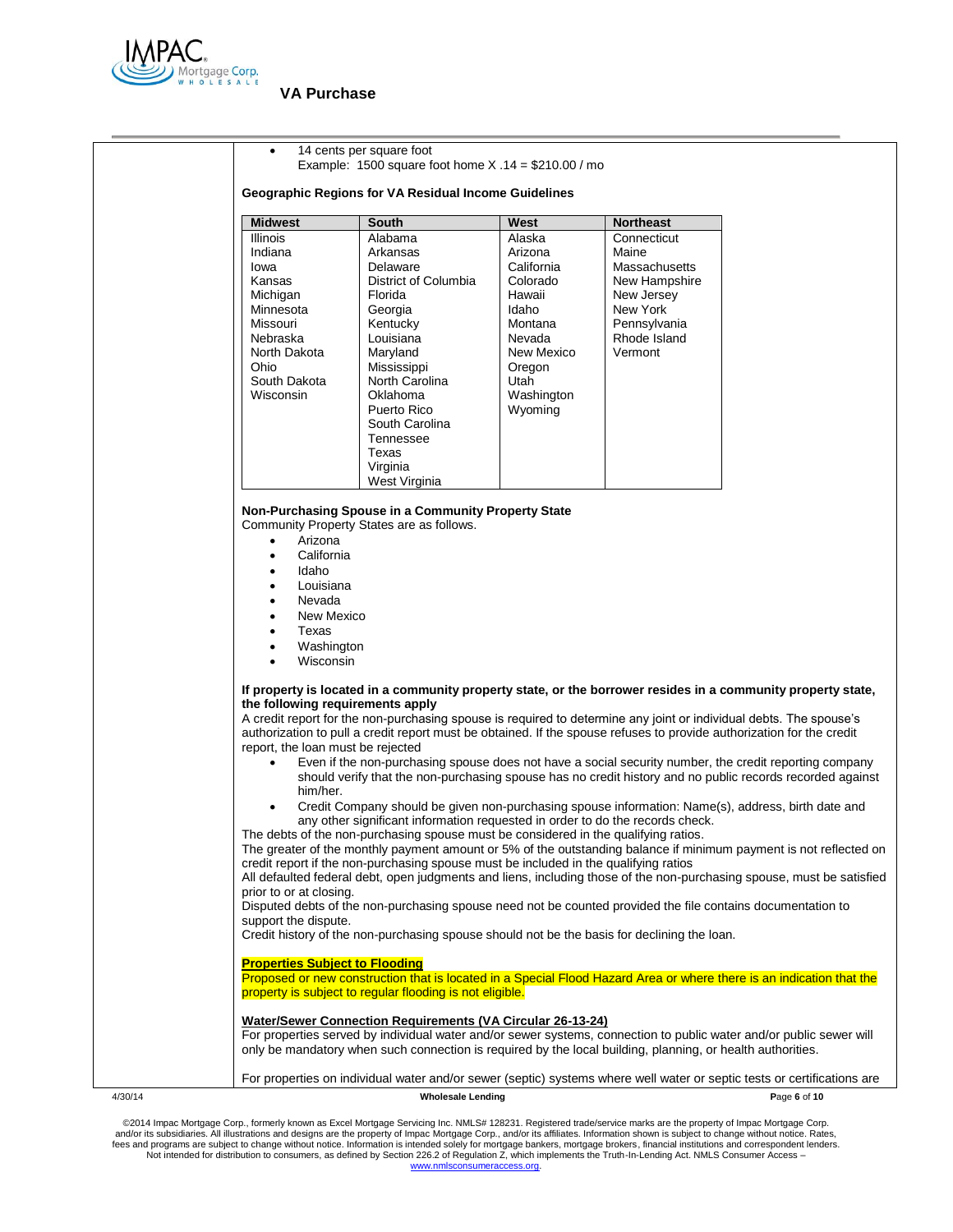

|                                    | required, the validity of those tests or certifications is 90 days unless the local health authority indicates otherwise.                                                                                                                                                                                                                                                                       |
|------------------------------------|-------------------------------------------------------------------------------------------------------------------------------------------------------------------------------------------------------------------------------------------------------------------------------------------------------------------------------------------------------------------------------------------------|
|                                    | All Notices of Value (NOVs) issued on properties served by individual water and/or sewer systems will require NOV<br>Item #6 to be checked for connection to public water or public sewer <b>ONLY</b> if the local building, planning, or health<br>authority requires such connection.                                                                                                         |
|                                    | <b>Wood Destroying Insect Information</b><br>Underwriter must check the appropriate items in the NOV if the property is located in an area where the probability of                                                                                                                                                                                                                             |
|                                    | termite infestation is "very heavy" or "moderate to heavy" according to the Termite Infestation Probability Map<br>published in The Council of American Building Officials (CABO) One and Two Family Dwelling Code.<br>Link to TIP Zones map: http://www.npmapestworld.org/techresources/hud.cfm                                                                                                |
|                                    | If there is a question about the location of an infestation probability boundary line in relation to the subject property,                                                                                                                                                                                                                                                                      |
|                                    | contact the VA office of jurisdiction to determine if this requirement is applicable. Inspection reports are valid for VA<br>purposes for 90 days from the date of inspection.                                                                                                                                                                                                                  |
|                                    | When required, the inspection must be performed by a qualified pest control operator (inspector must be affiliated<br>with pest control company) who meets all requirements for pest control operators with the state in which the property<br>is located                                                                                                                                       |
|                                    | Inspection reports are valid for VA purposes for 90 days from the date of inspection.                                                                                                                                                                                                                                                                                                           |
| <b>Temporary</b><br><b>Buydown</b> | Ineligible                                                                                                                                                                                                                                                                                                                                                                                      |
| <b>Underwriting</b>                | Underwritten by a VA Automatic & LAPP approved underwriter employed by Impac<br>AUS Approve loans - may follow documentation requirements<br>$\bullet$                                                                                                                                                                                                                                          |
|                                    | AUS Refer and manually underwritten loans - must follow manual underwriting requirements<br>$\bullet$                                                                                                                                                                                                                                                                                           |
|                                    | Refer to Credit for requirements<br>$\bullet$                                                                                                                                                                                                                                                                                                                                                   |
|                                    | If loan requires VA's prior approval, additional underwriting turnaround time is required<br>$\bullet$                                                                                                                                                                                                                                                                                          |
|                                    | VA Prior Approval Required For                                                                                                                                                                                                                                                                                                                                                                  |
|                                    | Joint loans involving a veteran and non-veteran who is not the veteran's spouse (not on IRRRL loans)<br>$\bullet$                                                                                                                                                                                                                                                                               |
|                                    | Joint loans involving two or more veterans who intend to use their entitlement and take title jointly. (not on<br>$\bullet$<br><b>IRRRL</b> loans)                                                                                                                                                                                                                                              |
|                                    | Loans to veterans in receipt of VA non-service related pension (not on IRRRL loans)<br>$\bullet$<br>Loans to veterans rated incompetent by VA (Not on IRRRL loans)<br>$\bullet$                                                                                                                                                                                                                 |
|                                    | <b>VA Reserves or National Guard Certification</b>                                                                                                                                                                                                                                                                                                                                              |
|                                    | All veteran applicants whose income is being used to qualify for the loan transaction must complete and<br>$\bullet$<br>sign a VA Reserves or National Guard Certification.                                                                                                                                                                                                                     |
|                                    | The VA Underwriter must then use this information to determine the veteran borrower's true monthly<br>$\bullet$<br>qualifying income.                                                                                                                                                                                                                                                           |
|                                    | <b>Property Flipping</b><br>When the Seller of the property has been on title less than 90 days extra diligence must be taken with the<br>transaction. Underwriter in its sole discretion reserves the right to condition for additional information and collateral<br>support to include desk review, field review, or additional appraisal in order to support value. There is not a specific |
|                                    | VA requirement.                                                                                                                                                                                                                                                                                                                                                                                 |
| <b>VA Funding Fee</b>              | VA Funding Fee applies unless veteran is exempt. See VA Funding Fee Table for specific percentages.                                                                                                                                                                                                                                                                                             |
|                                    | The funding fee is calculated on the veteran's portion of the loan. If a reduced funding fee percentage is required as a<br>result of a down payment requirement, the veteran benefits from this reduction as the funding fee will be calculated<br>on his/her portion of the loan.                                                                                                             |
|                                    | Down payment must be made in liquid funds. Gift equity, borrowed funds or seller-equity is not an acceptable down<br>payment to reduce the funding fee.                                                                                                                                                                                                                                         |

4/30/14 **Wholesale Lending P**age **7** of **10**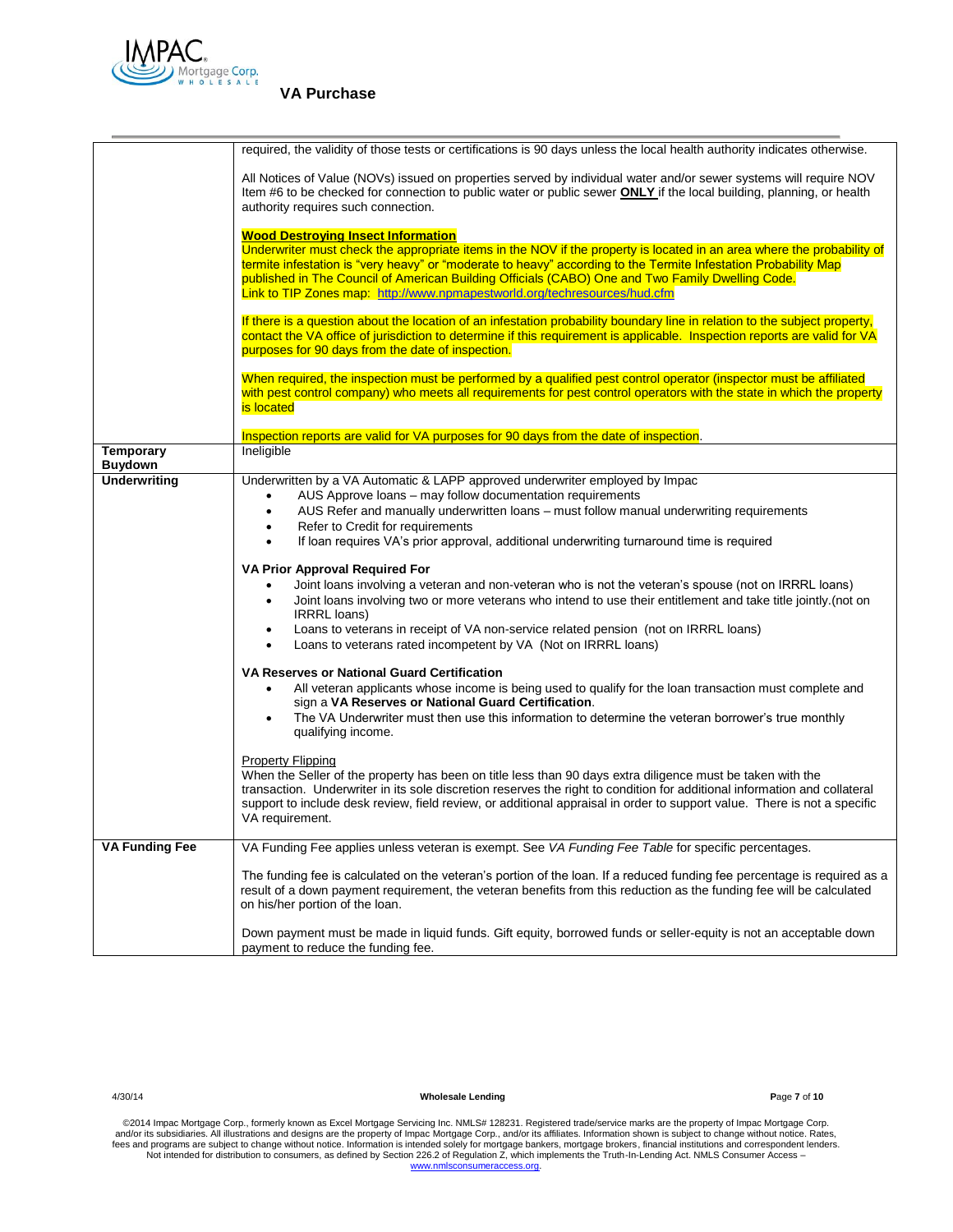

From Circular 26-11-19 November 22, 2011 P.L. 112-154 extended the Funding Fee structure through September 30, 2017 See VA Circular 26-12-9

| VA Funding Fee Table - Loan Fee Structure for VA-Guaranteed Loans |          |                          |  |  |
|-------------------------------------------------------------------|----------|--------------------------|--|--|
|                                                                   | Veteran  | Reservist/National Guard |  |  |
| <b>First Time Use</b>                                             |          |                          |  |  |
| Downpayment                                                       |          |                          |  |  |
| Less than 5 percent <sup>1</sup>                                  |          |                          |  |  |
| *November 22, 2011 through September 30, 2017                     | 2.15%    | 2.40%                    |  |  |
| At least 5 percent but less than 10 percent                       |          |                          |  |  |
| *November 22, 2011 through September 30, 2017                     | 1.50%    | 1.75%                    |  |  |
| 10 percent or more                                                |          |                          |  |  |
| *November 22, 2011 through September 30, 2017                     | 1.25%    | 1.50%                    |  |  |
|                                                                   |          |                          |  |  |
| <b>Second and Subsequent Use</b>                                  |          |                          |  |  |
| Downpayment                                                       |          |                          |  |  |
| Less than 5 percent <sup>1</sup>                                  |          |                          |  |  |
| *November 22, 2011 through September 30, 2017                     | 3.30%    | 3.30%                    |  |  |
| At least 5 percent but less than 10 percent                       |          |                          |  |  |
| *November 22, 2011 through September 30, 2017                     | 1.50%    | 1.75%                    |  |  |
| 10 percent or more                                                |          |                          |  |  |
| *November 22, 2011 through September 30, 2017                     | 1.25%    | 1.50%                    |  |  |
|                                                                   |          |                          |  |  |
| <b>Refinancing Loans</b>                                          |          |                          |  |  |
| Interest Rate Reduction                                           | 0.50%    | 0.50%                    |  |  |
|                                                                   |          |                          |  |  |
| <b>Other</b>                                                      |          |                          |  |  |
| Assumptions                                                       | 0.50%    | 0.50%                    |  |  |
| Service-connected disabled Veterans                               | $0.00\%$ | $0.00\%$                 |  |  |
|                                                                   |          |                          |  |  |

**1** includes 'Cash-Out' Refinancing loans regardless of LTV

4/30/14 **Wholesale Lending P**age **8** of **10**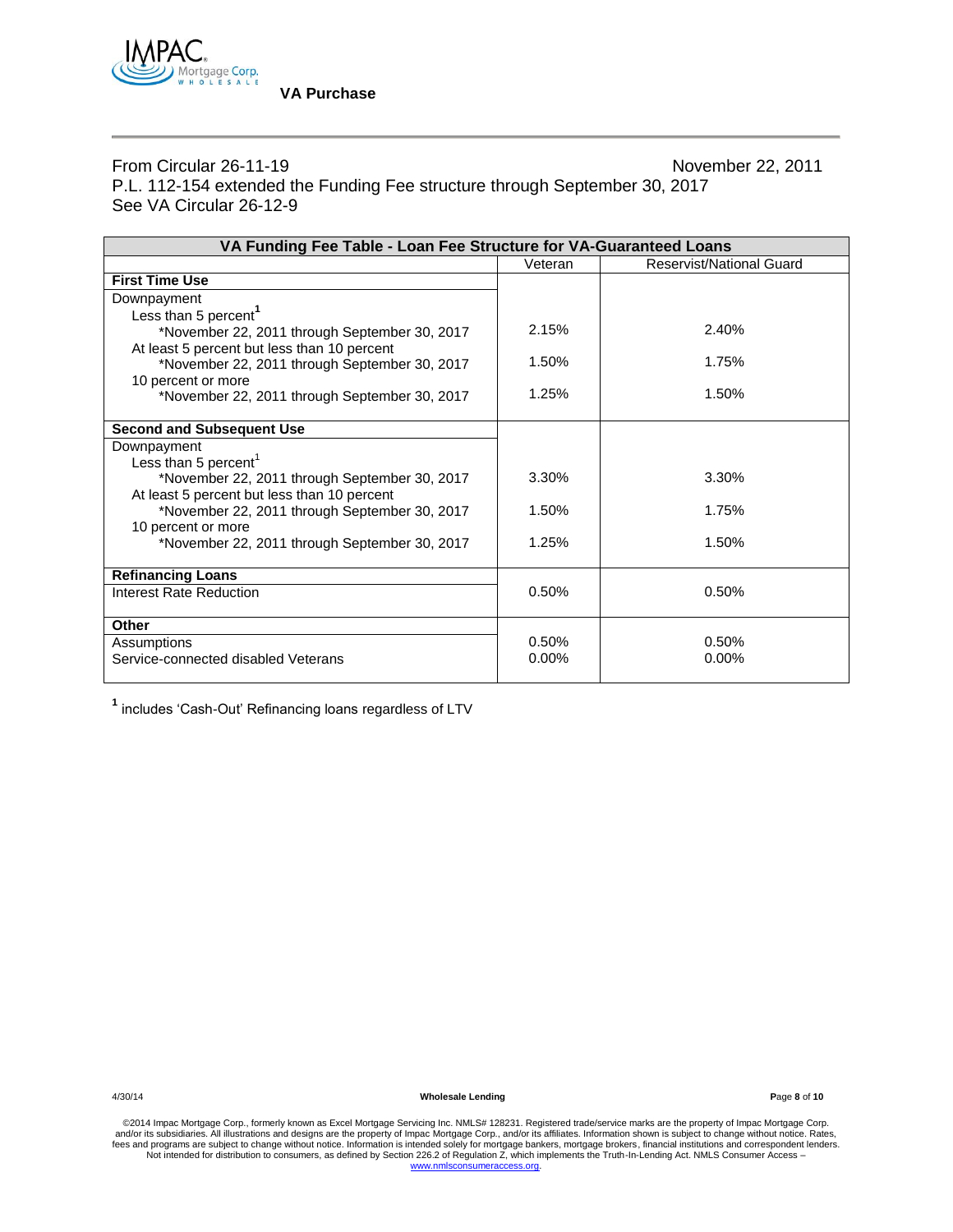

# **REQUIRED CASH DOWNPAYMENT AND PERCENTAGE OF GUARANTY CALCULATION WORKSHEET FOR TOTAL LOAN AMOUNTS up to and including \$417,000 (or \$625,500 in AK & HI)**

# **Purchase Transactions**

**Refer to current VA County limits**

Link: [http://www.benefits.va.gov/homeloans/loan\\_limits.asp](http://www.benefits.va.gov/homeloans/loan_limits.asp) **If the county name does not appear on this list, the VA limit is set at \$417,000**

**The primary goal is to verify that the minimum guaranty required by Ginnie Mae is satisfied through veteran's available entitlement/maximum VA guaranty and or cash down payment.**

**Special reminders:**

- **No portion of the cash down payment may be derived from borrowed funds.**
- **Minimum Guaranty required by Ginnie Mae is calculated as 25% of the lesser of the sales price or Appraised Value.**
- **Maximum VA Guaranty/Available Entitlement is based on the loan amount including the funding fee, if financed into the loan. Refer to table below.**

| <b>Loan Amount</b><br>(Base Loan plus Financed Funding Fee) | <b>Maximum Potential Guaranty</b><br>(subject to veteran's available entitlement) |
|-------------------------------------------------------------|-----------------------------------------------------------------------------------|
| Up to \$45,000                                              | 50% of the loan amount                                                            |
| \$45,001 to \$56,250                                        | \$22,500                                                                          |
| \$56,251 to \$144,000                                       | 40% of the loan amount                                                            |
| \$144,001 to \$417,000                                      | 25% of the loan amount or 25% of the<br>county limit, whichever is less           |

**Example 1: Veteran has Full Entitlement**

|         | Property is located in:                                                                                                                                                                                                                                               | <b>Montgomery County, PA</b> |  |
|---------|-----------------------------------------------------------------------------------------------------------------------------------------------------------------------------------------------------------------------------------------------------------------------|------------------------------|--|
|         | VA County Limit for Montgomery County                                                                                                                                                                                                                                 | \$417,000                    |  |
|         | Sales Price (SP)                                                                                                                                                                                                                                                      | \$300,000                    |  |
|         | <b>Appraised Value (AV)</b>                                                                                                                                                                                                                                           | \$300,000                    |  |
|         | Veteran Funding Fee factor (First Time Use of entitlement)<br>Borrower is requesting Loan Amount (Base + Financed FF)                                                                                                                                                 | 2.15%<br>\$306,450           |  |
|         | Min Guaranty required by GNMA (25% of \$300,000 (SP)                                                                                                                                                                                                                  | \$75,000                     |  |
|         | Maximum VA Guaranty/Available Entitlement = $25\%$ of \$306,450<br>Since the Min Guaranty required by GNMA is less than the<br>maximum guaranty VA will provide, no cash down payment is<br>required from the borrower and the requested loan amount is<br>acceptable | \$76,612.50                  |  |
| 4/30/14 | <b>Wholesale Lending</b>                                                                                                                                                                                                                                              | Page 9 of 10                 |  |

©2014 Impac Mortgage Corp., formerly known as Excel Mortgage Servicing Inc. NMLS# 128231. Registered trade/service marks are the property of Impac Mortgage Corp.<br>and/or its subsidiaries. All illustrations and designs are t fees and programs are subject to change without notice. Information is intended solely for mortgage bankers, mortgage brokers, financial institutions and correspondent lenders.<br>Not intended for distribution to consumers, a [www.nmlsconsumeraccess.org.](http://www.nmlsconsumeraccess.org/)